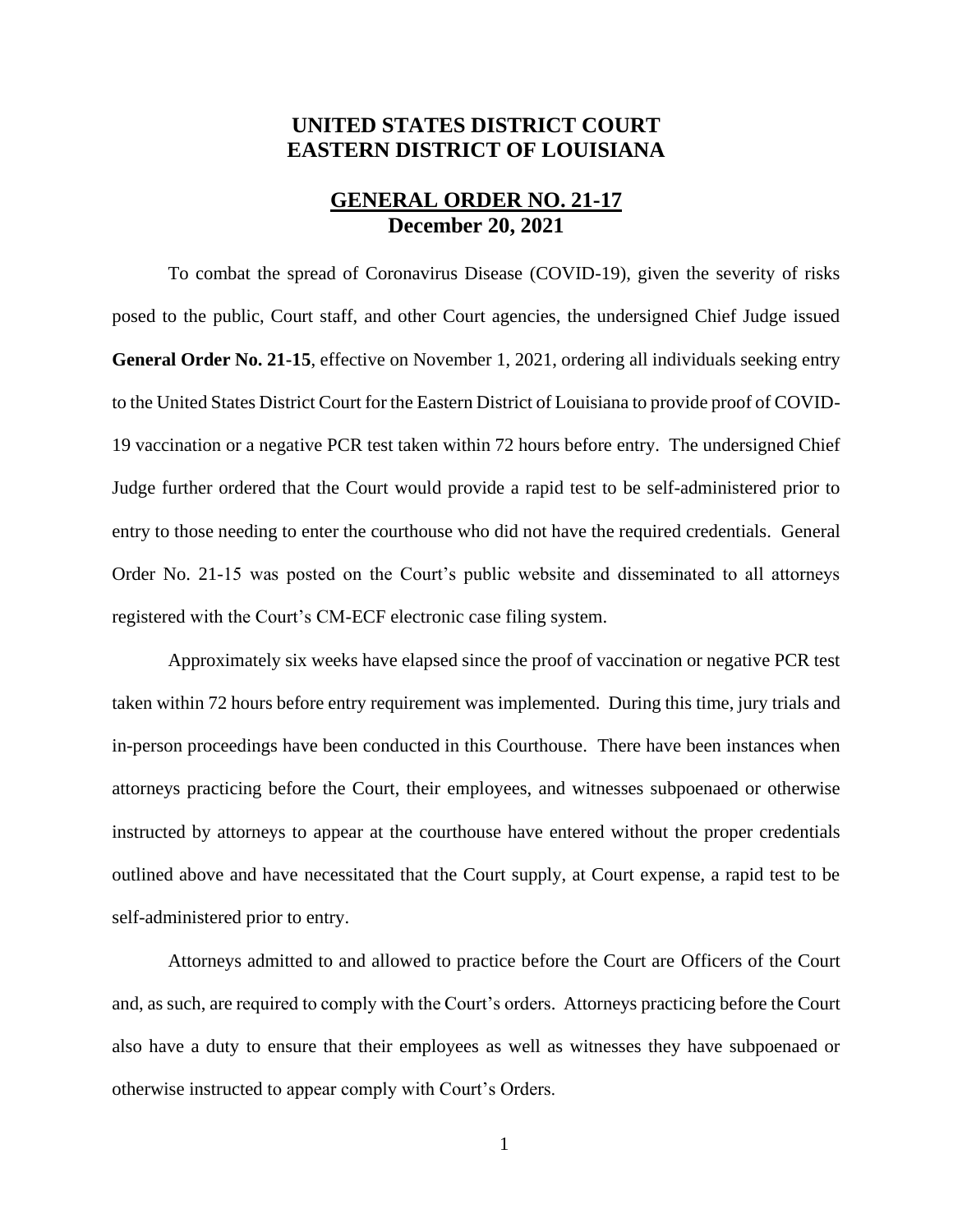Accordingly, **General Order No. 21-15**, attached as Exhibit A, is hereby **AMENDED** effective December 20, 2021, as follows:

All individuals seeking entry to the United States District Court for the Eastern District of Louisiana (including District Judges' chambers and courtrooms, Magistrate Judges' chambers and courtrooms, the Clerk's Office, the U.S. Probation Office, and the U.S. Bankruptcy Court) must provide proof of vaccination or a negative PCR test within 72 hours before entry. If anyone needing to enter the courthouse does not have the required credentials, the Court will provide a rapid test to be self-administered prior to entry subject to the following paragraph.

 Attorneys admitted to practice before this Court, as well as their employees and witnesses, must provide proof of vaccination or a negative PCR test taken within 72 hours before entry. Attorneys who fail to comply with this Order and/or fail to ensure that their employees and witnesses comply with this Order may be sanctioned by the Court, including, but not limited to, being ordered to reimburse the Court the cost of the rapid test plus an administrative fee, totaling \$200.00 per instance.

The mask mandate and COVID-19 screening requirements, applicable to the entire Hale Boggs Federal Building, remain in effect for the United States District Court.<sup>1</sup>

#### **IT IS ORDERED.**

New Orleans, Louisiana, this  $\frac{20th}{\text{day}}$  of December, 2021.

FOR THE EN BANC COURT:<br>Camette Celwette Brown **\_\_\_\_\_\_\_\_\_\_\_\_\_\_\_\_\_\_\_\_\_\_\_\_\_\_\_\_\_\_\_\_\_\_\_\_\_\_\_\_**

**NANNETTE JOLIVETTE BROWN CHIEF JUDGE UNITED STATES DISTRICT COURT EASTERN DISTRICT OF LOUISIANA**

<sup>1</sup> *See* COVID-19 General Order 21-10 dated July 29, 2021 and Amended COVID-19 General Order 20-01 dated September 27, 2020.